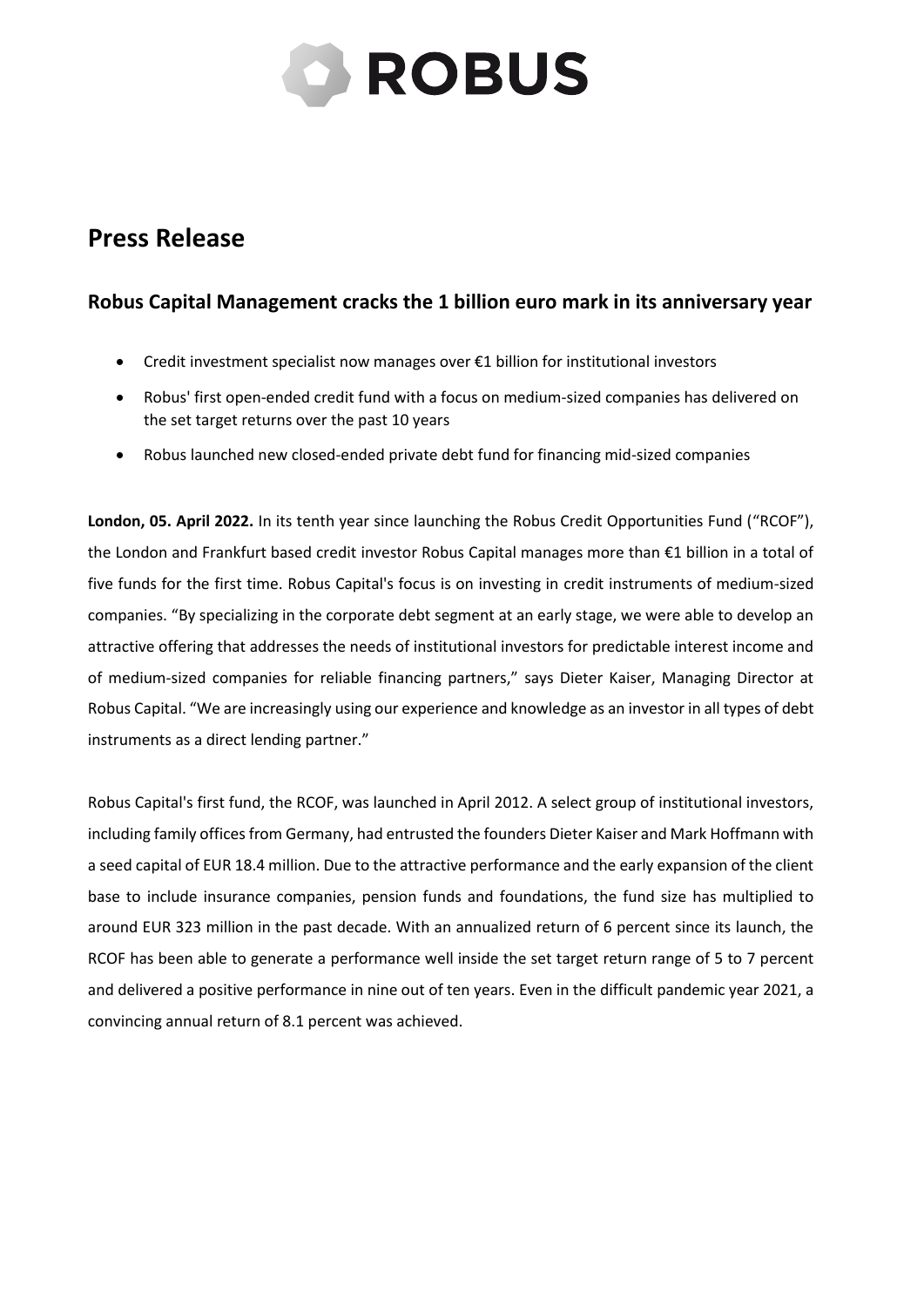Fund manager Mark Hoffmann invests the assets of the RCOF in carefully selected high-yield bonds, syndicated loans, promissory notes and convertible bondsissued by medium-sized companies. "We prefer floating-rate instruments with short maturities and high coupons in the German-speaking region, but also in the Benelux or Northern European countries. Here, many companies are family-owned and have been around for decades. We feel connected to such entrepreneurs because they act with a special sense of responsibility and consequently the debt is normally secured by valuable assets," Kaiser explains.

## **Extended product range**

In recent years, the debt financing offering for companies has systematically developed beyond bilateral credit lines from the house bank. With its special experience and on the basis of detailed due diligence, Robus Capital has already been able to position itself as a reliable financing partner for a good dozen companies with customized bridge or DIP loans. In April 2022, the team will launch another closed-end debt fund with a target volume of 200 million euros. The new fund finances medium-sized companies either bilaterally or as an anchor investor via multilateral credit instruments such as bonds and loans. The first closed-end debt fund of the company, the Robus Senior Debt Fund ("RSDF"), was already launched in 2018 and its total commitments of 150 million euros were already fully invested.

Mark Hoffmann assesses the rising demand against the backdrop of massive economic concerns: "Putin's shocking invasion of Ukraine has dashed the first glimmers of hope of economic normalization after the Covid19 pandemic. Many companies are already suffering from subdued investment and new issuance figures and the nervousness will increase further. This makes it even more difficult to raise money, especially for medium-sized companies with low credit ratings." More than ever, he said, it is important to separate emotions from facts. "Many European companies with healthy business models and a strong will to survive are again facing immense challenges. Our goal is to support the most resilient companies with individual debt financing concepts so that they can not only overcome the next crisis, but emerge stronger," says Hoffmann.

+++++++